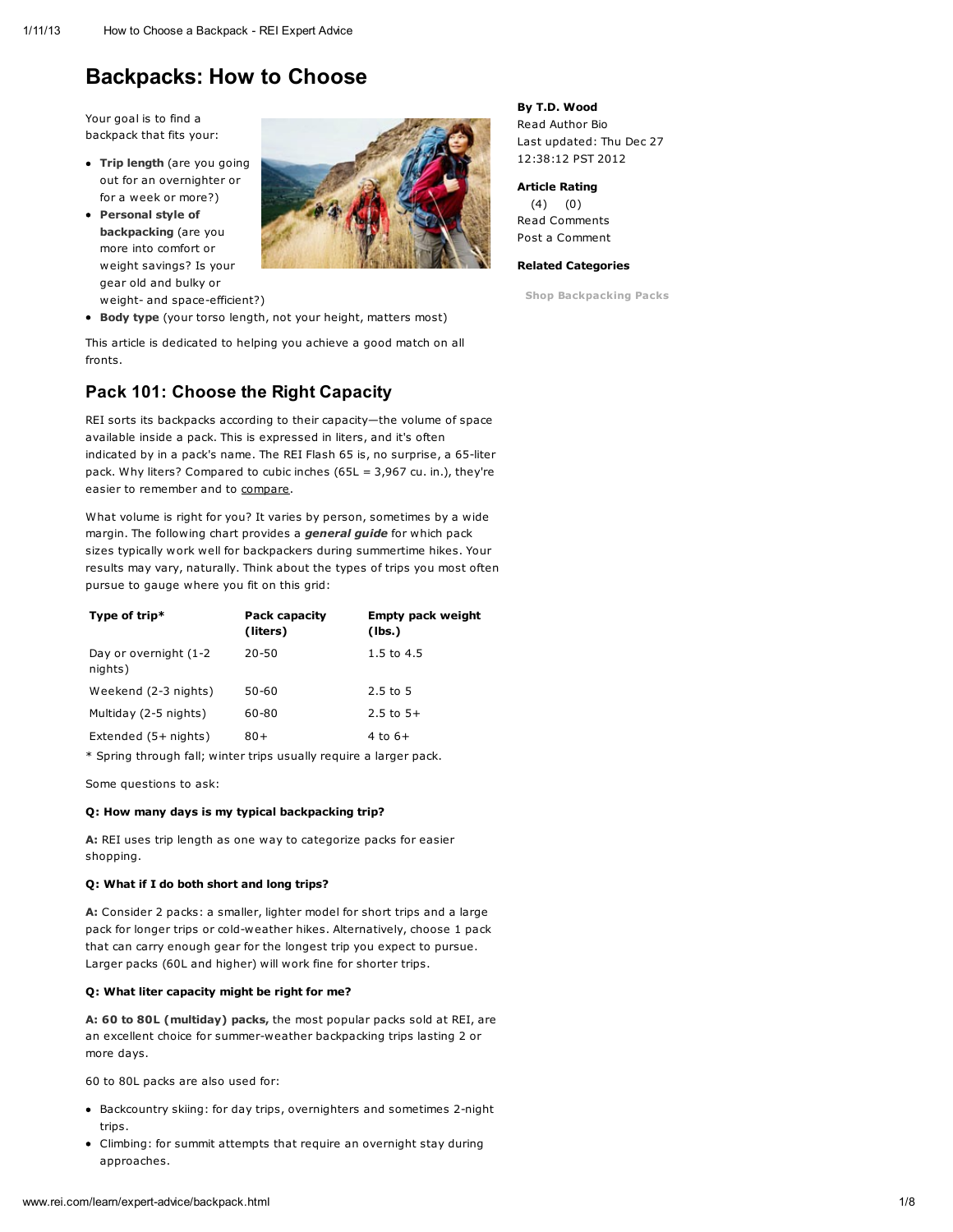Efficient packers using newer, less-bulky gear can really keep things light on 1- or 2-night trips by using a pack in the 20 to 50L range or on 2- to 3-night trips in the 50 to 60L range. Just be aware that packing light requires self-discipline and careful planning. If you can pull it off, though, the light-on-yourfeet [rewards](http://www.rei.com/learn/expert-advice/backpack.html#) are fantastic.

Extended trips of 5 days or more usually call for packs of 80L or larger. Savvy ultralight specialists, however, often go long distances with packs smaller than this. Just be aware that until you have mastered ultralight packing techniques, a pack can fill up



pretty fast, particularly when weather is unpredictable.

Packs 80L and larger are also usually the preferred choice for:

- Winter treks lasting more than 1 night.
- Adults taking young children backpacking. Mom and Dad wind up carrying a lot of kids' gear to make the experience enjoyable for their young ones.

Shop REI's selection of [backpacks.](http://www.rei.com/category/4500001_Backpacks)

For tips on pack loading, see the REI Expert Advice article on **How to** Load a [Backpack.](http://www.rei.com/learn/expert-advice/loading-backpack.html)

#### Q: What if I consider myself an ultralight backpacker?

A: "Ultralight" (or UL) is a term open to broad interpretation. At REI we apply it to experienced backpackers who diligently minimize bulk and weight, even if doing so requires the sacrifice of some comfort and convenience features.

At one end of the ultralight continuum are the minimalists. We at REI stand in admiration of their commitment while recognizing their ranks are so small and needs so specialized that our mainstream-leaning product mix does not fully serve them. Yet REI does offer an assortment of packs that we regard as ultralight: lighter than conventional gear, yet more durable and embellished with a few dashes of comfort features that distinguish it from hardcore minimalist gear.

Depending on the skills and aspirations of the individual backpacker, an ultralight pack can carry sufficient gear for 1 night, 1 week or even a thru-hike.

#### Q: What time of year do I plan to backpack?

A: Summer? Stick with the guidelines outlined in the above chart.

If you explore in the chillier portions of spring and fall, regularly spend extended time at high elevations (above 8,000 feet/2,434 meters) or camp in winter, a larger-capacity backpack is the best choice. Larger packs can more comfortably accommodate extra clothing, a warmer sleeping bag and a 4-season tent (which typically includes extra poles).

### Q: What if I often hike in areas where bear canisters are required, like the Sierra Nevada?

A: If you're shopping in an REI store, you can test-fit a canister in packs you're considering. My personal experience has taught me that I need at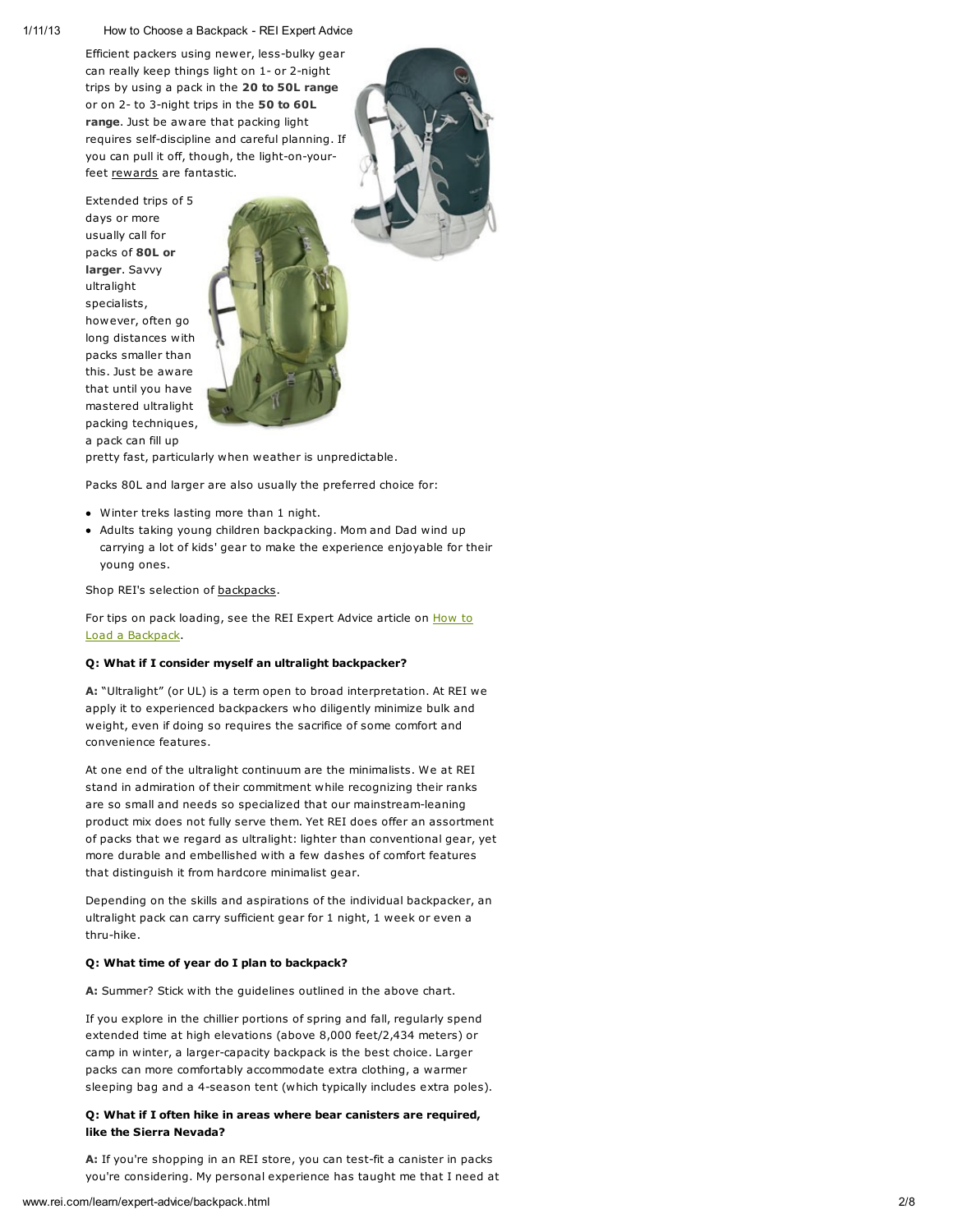least a 62-liter pack to carry a canister without overstressing the pack. But that's just me.

For anyone more familiar with calculating pack capacity in cubic inches, here are 2 conversion tables to assist your thinking:



#### Liters to Cubic Inches Cubic Inches to Liters

| Liters | Cubic In. | Cubic In. | Liters |
|--------|-----------|-----------|--------|
| 10     | 610       | 100       | 1.6    |
| 40     | 2,441     | 1,000     | 16.4   |
| 50     | 3,051     | 2,000     | 32.8   |
| 55     | 3,356     | 2,500     | 41     |
| 60     | 3,661     | 3,000     | 49.2   |
| 65     | 3,967     | 3,500     | 57.6   |
| 70     | 4,272     | 4,000     | 65.5   |
| 75     | 4,577     | 4,500     | 73.7   |
| 80     | 4,882     | 5,000     | 81.9   |
| 85     | 5,187     | 5,500     | 90.1   |
| 90     | 5,492     | 6,000     | 98.3   |

A note on packs and liters: Liter counts apply to a pack's medium size, the average of its size range. The packbag of the REI Flash 65, for example, varies by approximately 3 liters from size to size. The model that fits small torsos offers roughly 62 liters of capacity, the medium 65 and the large 68. This is typical of all pack brands.

### Pack 102: Choose a Pack That Fits Your Torso

Pack capacity is a key consideration, yet nothing is more important than choosing a pack according to your torso length. No matter how little or how much gear you're carrying, you want your pack to fit your frame comfortably.

The right fit is one that offers:

- A size appropriate for your torso length (not your overall height).
- A comfortably snug grip on your hips.

Know your torso length before you begin shopping. How? Find a flexible tape measure, enlist the assistance of a friend and follow the directions provided in the REI Expert Advice article on **Finding Your Torso and Hip** Size. Your torso length is the distance [between](http://www.rei.com/learn/expert-advice/backpacks-torso-hip-size.html) your C7 vertebra (the most noticeable protrusion on your upper spine) and the rear "shelf" of your hips.

Once you know your torso length, check the specs of a pack that interests you. See if it available in multiple sizes (small, medium, large) or if it offers a single size with an adjustable suspension that can be modified to fit your torso. Here is how manufacturers typically size their packs:

| <b>Men's and Women's</b> |                          |  |
|--------------------------|--------------------------|--|
| <b>Pack Size</b>         | <b>Torso Length</b>      |  |
| Extra small              | Up to 151/2"             |  |
| Small                    | $16"$ to $17\frac{1}{2}$ |  |
| Medium/Regular           | 18" to 191/2"            |  |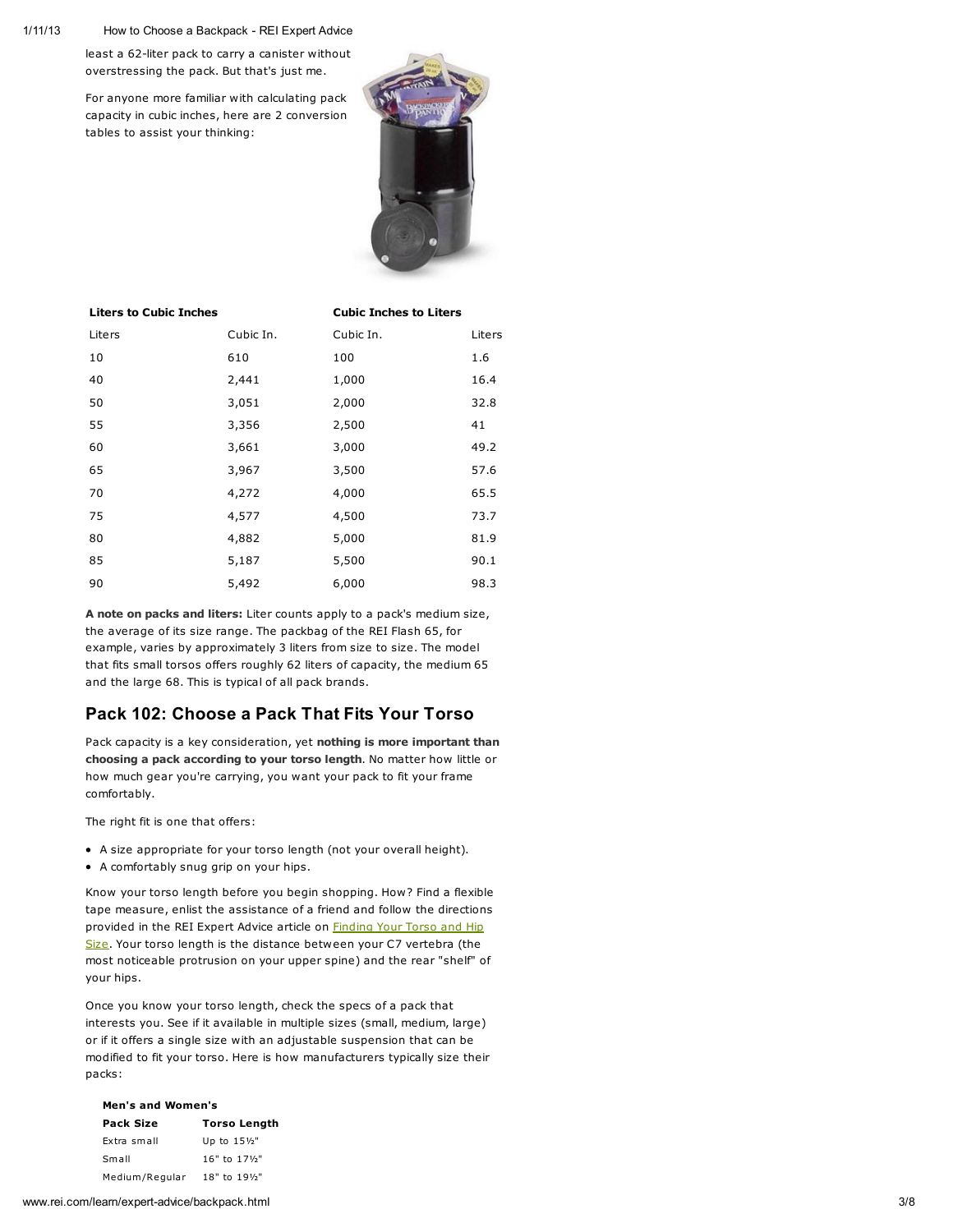Large/Tall 20"+

What about waist size? Some packs offer interchangeable hipbelts, so it's also good to know your waist measurement. (The majority of a backpack's weight, 80% or more, should be supported by your hips.) To find your size, take that flexible tape measure and wrap it around the top of your hips, the "latitude line" where you would normally place your hands on your hips.

Some packs offer interchangeable hipbelts, making it possible to swap out one size for another. Most people do not need to switch hipbelts, since backpack hipbelts usually accommodate a wide range of hip sizes, from the mid-20s to the mid-40s. People with narrow waists, though, sometimes find they cannot make a standard hipbelt tight enough and need a smaller size.

REI carries replacement hipbelt parts for packs from various brands, so REI pack-fitters can often customize the fit to accommodate a backpacker's waist and torso measurements.

Many Osprey packs feature an IsoForm Custom [Moldable](http://www.rei.com/product/748425) Hipbelt. REI stores are equipped with small ovens that allow you to customize the shape of the hipbelt in a few minutes.

Also available:

Women-specific backpacks: These are engineered to conform to the female frame as follows:

- Torso dimensions are generally shorter and narrower than men's packs.
- Hipbelts and shoulder straps are contoured with the female form in mind.

Youth-specific backpacks: These typically offer smaller capacities and include an adjustable suspension to accommodate a child's growth.

Women's backpacks, with their smaller frame sizes, often work well for young backpackers of either gender. So do small versions of some men's packs.

Fitting tip: If you can visit a store, throw some weight into packs that interest you and try them on. REI stores are equipped with weighted bags that can create a basic approximation of how a typical pack load might feel. Every brand fits a bit differently and offers different support features. It's wise to try on at least 3 models and spend some time meandering around the store wearing them on your back. It's not exactly the same as walking on a trail, but you'll at least be able to tell if you and the pack are compatible.

# Fit Customization Tips

The sections above are the primary considerations of pack selection. The following information is less important, but still worthwhile to consider.

Here are some ideas to personalize your pack fit:

Adjustable suspensions: On some packs, the shoulder harness can be repositioned (often using a "ladder" system of adjustment points) to provide a better fit. This is a nice feature for backpackers who have "inbetween" torso lengths—almost medium, not quite large, for instance. The drawback: An adjustable harness adds a little weight to a pack.

Adjustment points: The weight of a backpack, as noted earlier, should rest primarily on your hips. Your back, shoulders and upper pectoral region will share in the task secondarily. To optimize comfort and stability, play around with your pack's adjustment straps:

Load-lifter straps: They're stitched into the top of the shoulder straps, and they connect to the top of the pack frame. They don't necessarily "lift" the load, but the name has stuck. Ideally, they will form a 45° angle between your shoulder straps and the pack. Kept snug (but not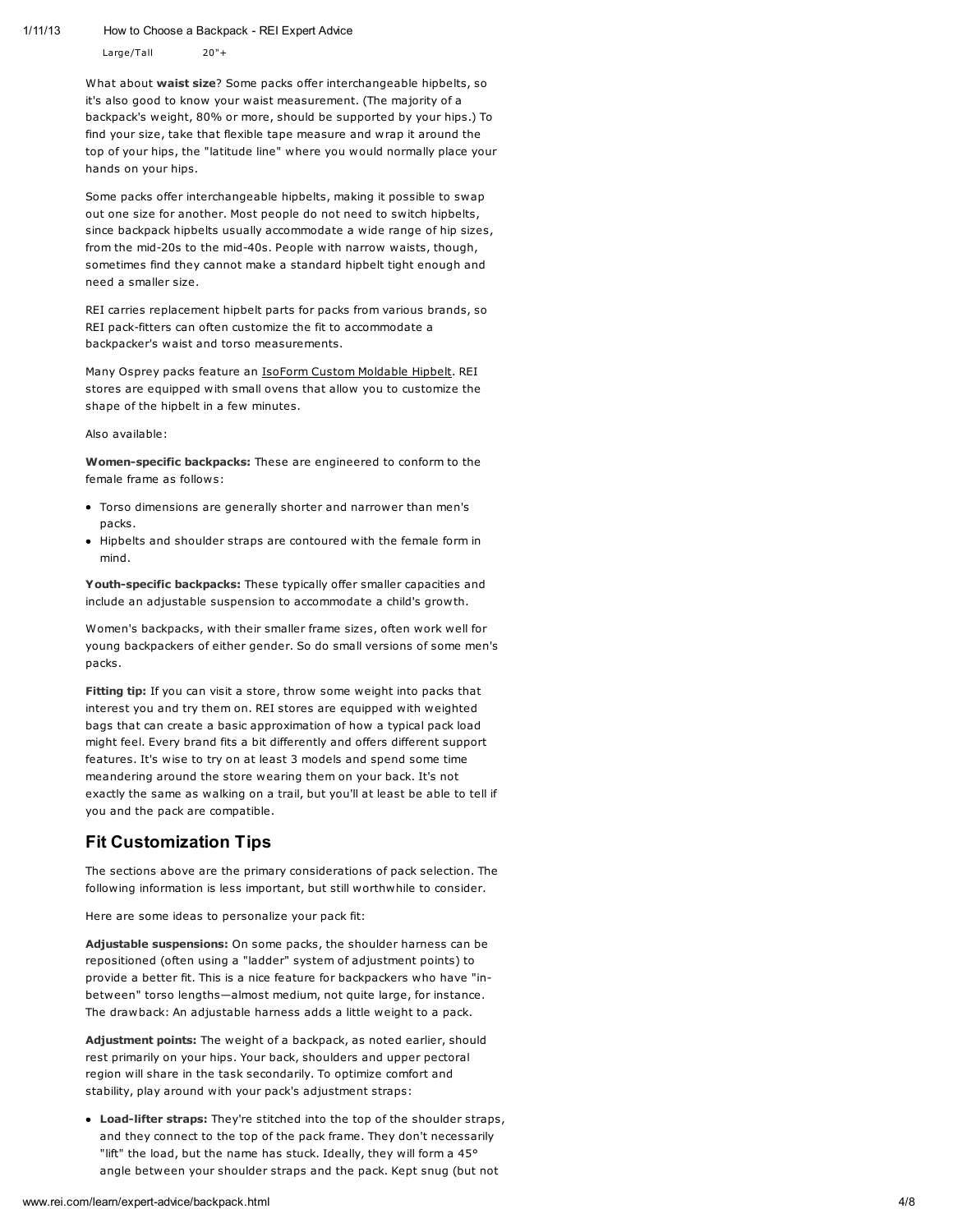too tight), they prevent the upper portion of a pack from pulling away from your body, which would cause the pack to sag on your lumbar region. Left too loose, they allow the pack to tip backward, compromising balance. Note: If load-lifter straps are angled higher than 60° or flatter than 30°, the pack is likely not an ideal fit for your torso.

**Stabilizer straps: Found on** the side of the hipbelt, they connect the belt to the lower region of the packbag. Keeping them snug improves balance.





**Sternum strap:** This mid-chest strap allows you to connect your shoulder straps, which can boost your stability. It can be useful to do so when traveling on uneven cross-country terrain where an awkward move could cause your pack to shift abruptly and throw you offbalance.

# Load Support

The human body's best load-carrying platform? Our hips, part of the pelvic girdle (one of the body's biggest bone structures) which is supported by the body's largest muscle group—the quadriceps and hamstrings of the upper legs.

External-frame backpacks ruled the market through the 1970s, but by the 1990s internal-frame dominated. Externals excelled at toting heavy loads on constructed trails; body-hugging internals, originally embraced by backcountry skiers, won over backpackers for their ability to keep a hiker stable on uneven, off-trail terrain.

A new wrinkle has surfaced in recent years, a hybrid approach known at REI as perimeterframe packs. By routing a small-diameter tube of aluminum around the periphery of the packbag, the design achieves the loadcarrying excellence of an external design. It rides close to the body like an internal, only without the added weight of internal support stays and a back-protecting polyethylene framesheet. It has proven to be a popular technology used in several REI backpacks as well as packs from other brands.

Is one approach considered superior? It often comes down to a matter of personal taste. Since roughly 2010, internals and perimeterframe packs are both hot sellers at REI.

Here are some load-support terms or technologies in commonly found in today's packs:

Aluminum stays: Flat support rods used in internal-frame packs, typically 1-inch wide, that more or less parallel the spine, forming



Perimeter frame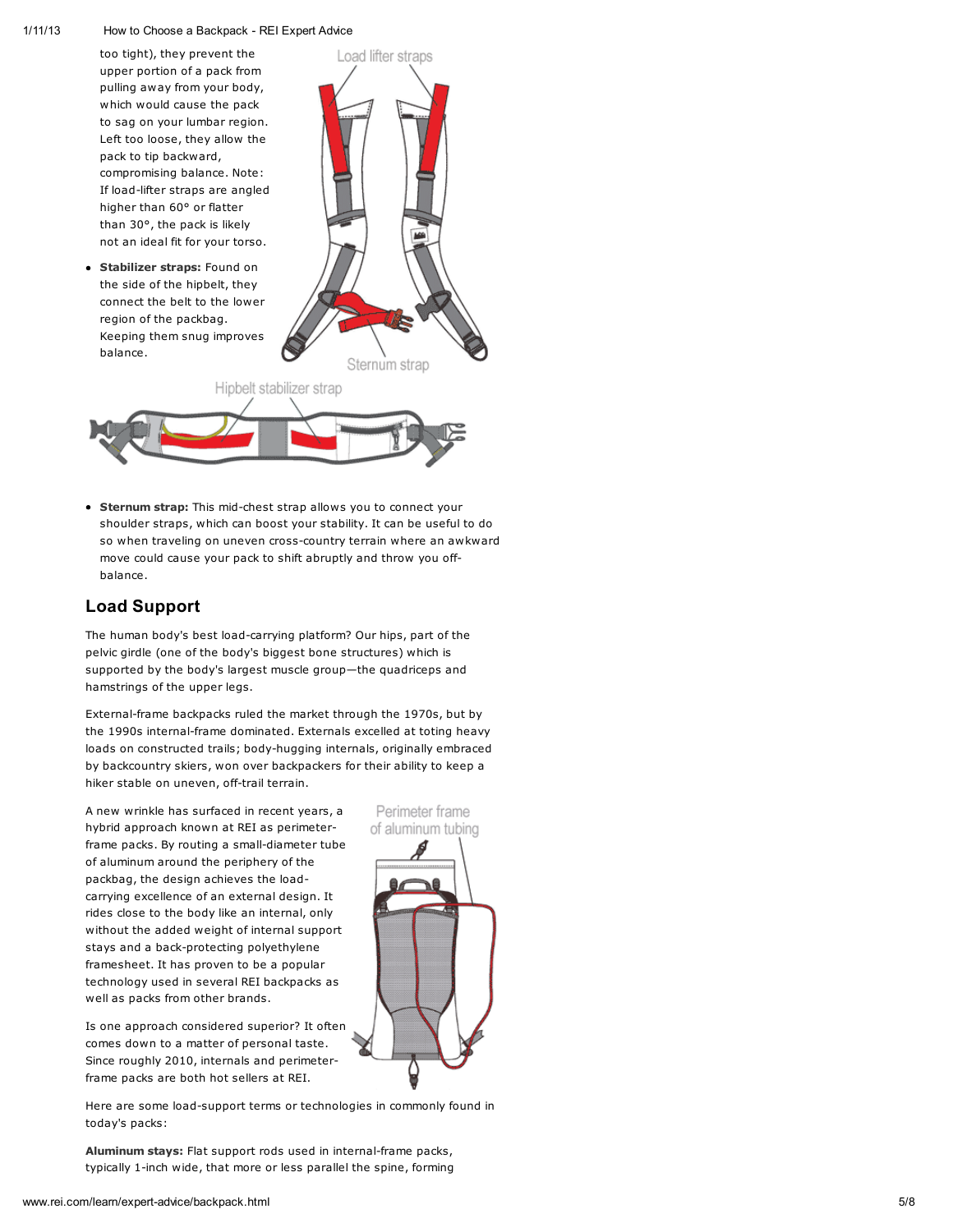1 /1 1 /1 3

How to Choose a Backpack - REI Expert Advice

something close to a V-shape at the hipbelt.

Crossing (X-shape) stays: Lends a touch of flexibility to a pack's back panel.

Framesheets: A thin, stiff layer of plasticized , semi-rigid material that supports the packbag while also preventing the contents from poking a hiker in the back. Some framesheets are also reinforced with aluminum stays to provide more substantial support. Many materials are used to create framesheets, though none has proven overtly superior. Materials include:

- High-density polyethylene (HDPE)
- ABS plastic
- EVA or molded foam
- Thermomolded polypropylene
- Polyamide

**Spring steel:** Used in smaller-capacity packs (less than 50 liters), spring steel features excellent shape retention—it quickly springs back into shape. It is especially useful in packs that offer a tensioned-mesh back panel for increased air circulation. (See more in the ven[tila](http://www.rei.com/learn/expert-advice/backpack.html#Ventilation)tion section below.) Its weakness: Spring steel bends fairly quickly when exposed to heavy weight.

So while load-support techniques vary, all seek to efficiently focus pack weight on the hips while keeping weight low.

# Accessing Your Gear

How easy is it to locate and dig out an item you need? It depends on a pack's configuration.

Main compartment: Top-loading openings are pretty standard. Items not needed until the end of the day, such as a sleeping bag, go deep inside and on the bottom of single-hole backpacks. Panel-loading pac k s still exist, but mostly in smaller-volume packs.

**Pockets:** They were scarcely seen on many internal models for years (less obstruction for swinging arms), but they've made a comeback in recent years, largely because people like them and find them handy, even if they add fractional weight to a pack. Typical offerings:

- Elasticized side pockets: They lie flat when empty, but stretch out to hold a water bottle, tent poles or other loose objects.
- Hipbelt pockets: They accommodate tiny items-snacks, packets of energy gel, etc.
- Shovel pockets: These are basically flaps stitched onto the front of a packbag with a buckle closure at the top. Originally intended to hold a snow shovel, they now pop up on many 3-season packs, serving as stash spots for a map, jacket or other loose, lightweight items.
- Front pocket(s): Sometimes added to the exterior of a shovel pocket, these can hold smaller, less-bulky items.

Note: What is the "front" of a backpack? The exterior; the side opposite the back panel and harness system. Since the whole pack rides on your back, and the exterior side is farthest from you when you're on the trail, it may seem a little odd to refer to that area as a backpack's "front." But just FYI, that's what pack designers call it.

Side zippers, front zippers or front panels: These are extras (not found on every pack) that make it possible to probe a pack's interior without excavating the entire pack from the top. The only negatives: Such extras can add an ounce or two to a pack, and it can be argued that they add a potential weakness/breaking point to the pack cavity's design.

Sleeping bag compartment: This is a zippered stash spot near the bottom of a packbag. These almost disappeared entirely from packs for

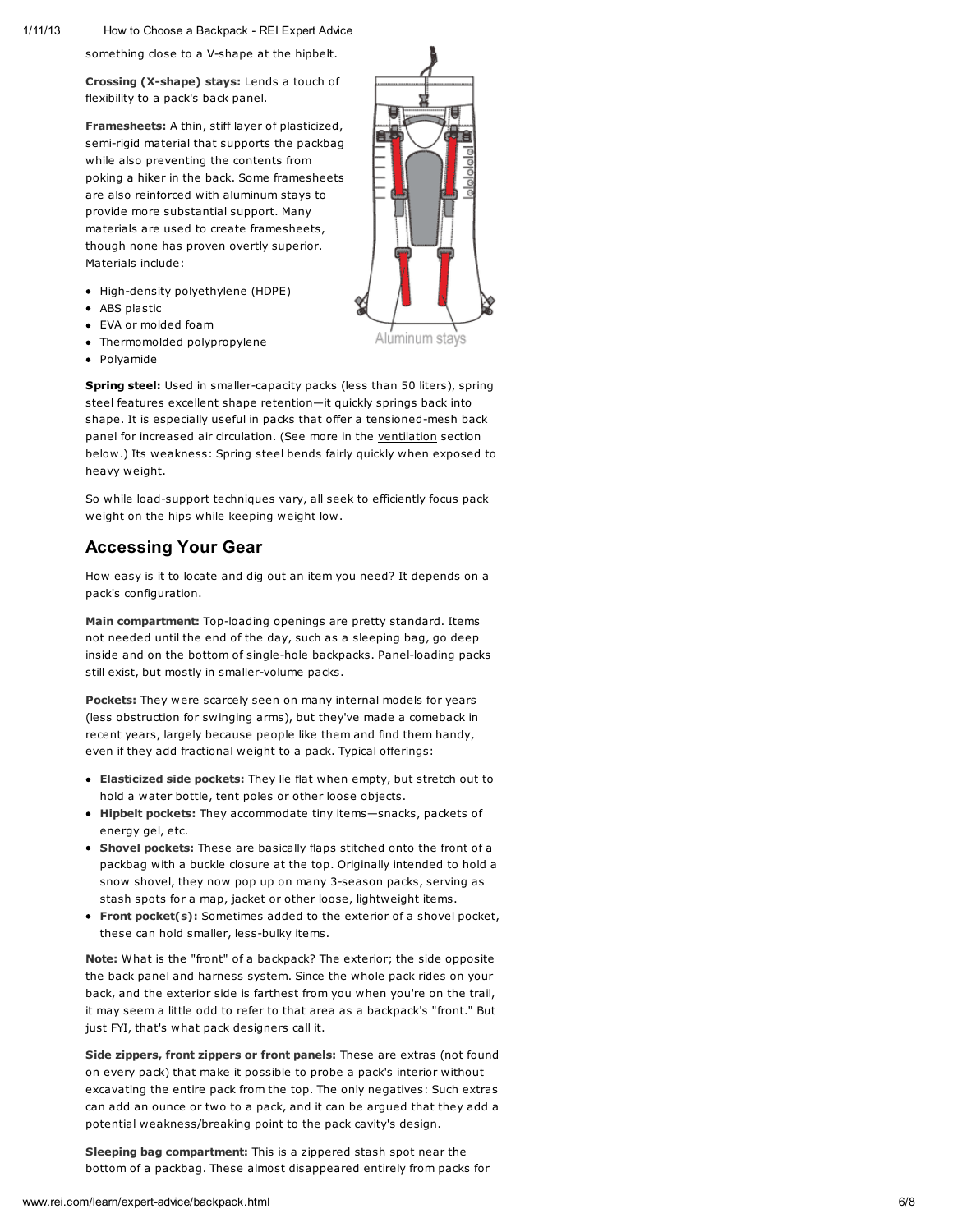a few years, purged in an effort to save weight. Enough backpackers h o wle d in dismay that they have returned on many models. They're useful primarily to people who shun a stuff sac k f o r t h eir b a g.

Top lid: Many packs offer a zippered top lid where most backpackers store quickaccess items: sunscreen, insect repellent, camera, snacks, map. Some lids detach from the main pac k



and convert into a hipbelt pack for day trips.

Attachment points: If you frequently travel with an ice axe or trekking poles, look for tool loops that allow you to attach them to the exterior of the pack. Rare is the pack that does not offer at least a pair of tool loops.

## Other Pack Considerations

Hydration: Nearly all packs offer an internal sleeve into which you can slip a hydration reserv[oir](http://www.rei.com/category/4500050) (almost always sold separately) plus 1 or 2 "hose portals" through which you can slip the sip tube.

Ventilation: This is a drawback of internal-frame design. Much of the pack rides on your back, cutting air flow and accelerating sweaty-back syndrome. Designers have addressed this in a variety of ways ventilation "chimneys" built into back panels, for example. A few packs have engineered a trampoline-like design sometimes called "tensionmesh suspension." Your back rests against a mesh-only back panel, and the mesh provides improved breathability. The frame-supported packbag rides along a few inches away from your back. This design is found on selected packs from [O](http://www.rei.com/brand/Osprey)sprey, [D](http://www.rei.com/brand/Deuter)euter and [G](http://www.rei.com/brand/Gregory)regory and [R](http://www.rei.com/brand/REI)EI.

Materials and durability: Ultralight packs use ultralight materials, a factor that lightens your load but puts the pack's durability at risk. Materials (mostly nylon) used in REI packs range from lightweight 1 4 0 denier (140D) to super-rugged 840D.

Padding: The race to lower pack weight has sacrificed some padding in hipbelts and lumbar pads. If you keep your pack weight low, this is usually not an issue. But overloading a lightweight pack with a fairly minimalistic hipbelt and lumbar pad can sometimes cause sore spots on your hips and lower back. If this is the case for you, consider using a c u s hie r hip b elt.

[Climbing](http://www.rei.com/category/4500575) packs: REI carries a few packs designed primarily as climbing packs. Most, though, have modest capacities (50 liters or less) that are appropriate only for day trips or overnighters. Common features include:

- The ability to strip down the pack to its minimal weight (removing the lid, framesheet and possibly the hipbelt) for use during a summit push.
- Several lash-on points for external tool attachment.
- A daisy chain—a length of webbing stitched to the outside of a pack—t o provide multiple gear loops for attaching a helmet or tools.
- A reinforced crampon patch (to prevent crampon points from gouging holes in the packbag).
- A narrower, sometimes higher profile than a usual packbag, permitting unencumbered arm movement.
- Gear loops on the hipbelt or low on the pack body, useful as clip-on points for gear or possibly as attachment points for skis.

Summit pack: Earlier this article mentioned a detachable top lid as a desirable feature when planning day trips out of a backcountry basecamp. Another option: Carry a featherweight summit pack. Consider